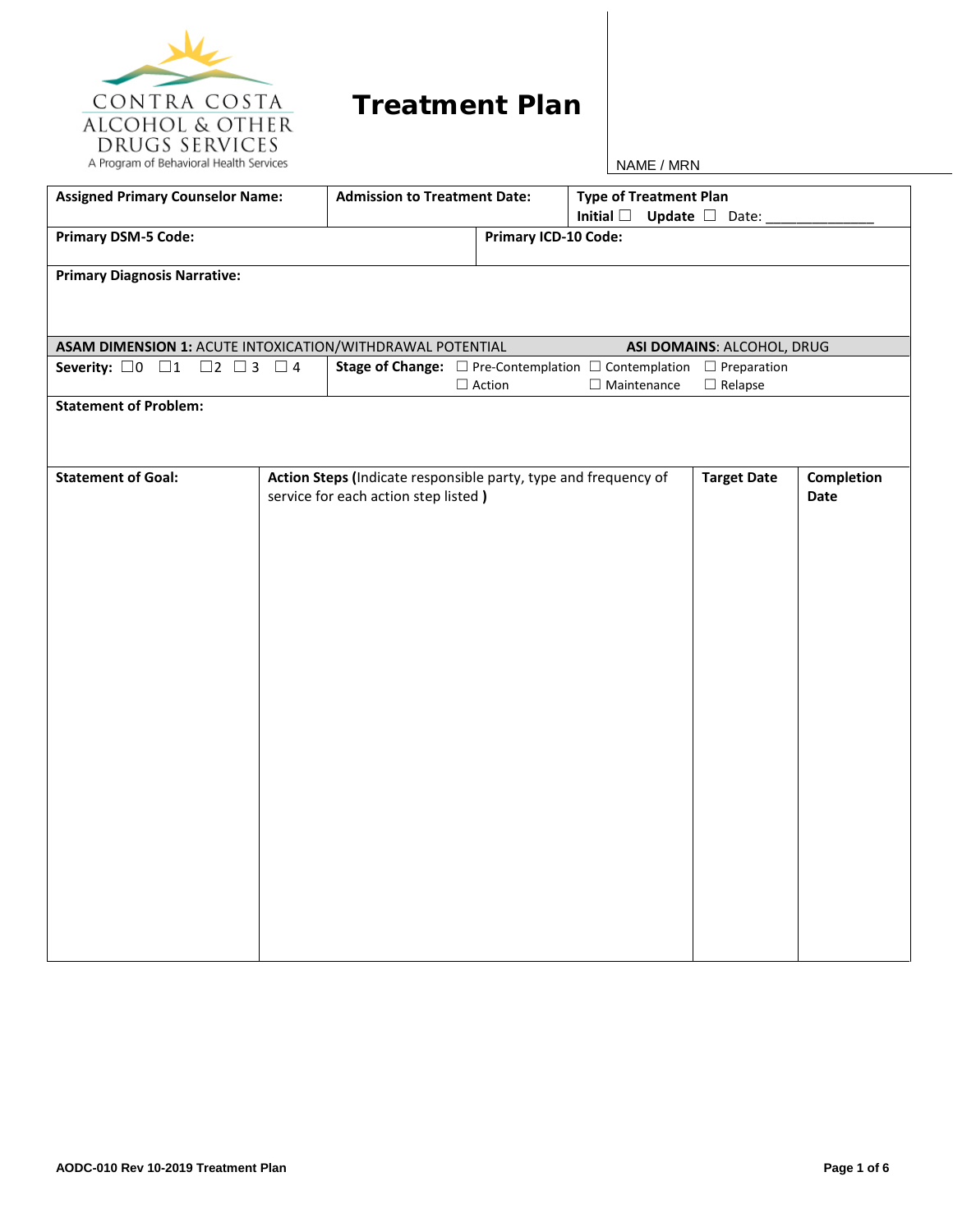| ASAM DIMENSION 2: BIOMEDICAL CONDITIONS/COMPLICATIONS     |                                                                 |                                                                                          |                    | <b>ASI DOMAINS: MEDICAL STATUS</b> |                   |
|-----------------------------------------------------------|-----------------------------------------------------------------|------------------------------------------------------------------------------------------|--------------------|------------------------------------|-------------------|
| $\Box$ 2 $\Box$ 3 $\Box$ 4<br>Severity: $\Box$ 0 $\Box$ 1 |                                                                 | <b>Stage of Change:</b> $\Box$ Pre-Contemplation $\Box$ Contemplation $\Box$ Preparation |                    |                                    |                   |
|                                                           |                                                                 | $\Box$ Action                                                                            | $\Box$ Maintenance | $\Box$ Relapse                     |                   |
| <b>Statement of Problem:</b>                              |                                                                 |                                                                                          |                    |                                    |                   |
|                                                           |                                                                 |                                                                                          |                    |                                    |                   |
| <b>Statement of Goal:</b>                                 | Action Steps (Indicate responsible party, type and frequency of |                                                                                          |                    | <b>Target Date</b>                 | <b>Completion</b> |
|                                                           | service for each action step listed)                            |                                                                                          |                    |                                    | Date              |
|                                                           |                                                                 |                                                                                          |                    |                                    |                   |
|                                                           |                                                                 |                                                                                          |                    |                                    |                   |
|                                                           |                                                                 |                                                                                          |                    |                                    |                   |
|                                                           |                                                                 |                                                                                          |                    |                                    |                   |
|                                                           |                                                                 |                                                                                          |                    |                                    |                   |
|                                                           |                                                                 |                                                                                          |                    |                                    |                   |
|                                                           |                                                                 |                                                                                          |                    |                                    |                   |
|                                                           |                                                                 |                                                                                          |                    |                                    |                   |
|                                                           |                                                                 |                                                                                          |                    |                                    |                   |
|                                                           |                                                                 |                                                                                          |                    |                                    |                   |
|                                                           |                                                                 |                                                                                          |                    |                                    |                   |
|                                                           |                                                                 |                                                                                          |                    |                                    |                   |
|                                                           |                                                                 |                                                                                          |                    |                                    |                   |
|                                                           |                                                                 |                                                                                          |                    |                                    |                   |
|                                                           |                                                                 |                                                                                          |                    |                                    |                   |
|                                                           |                                                                 |                                                                                          |                    |                                    |                   |
|                                                           |                                                                 |                                                                                          |                    |                                    |                   |
|                                                           |                                                                 |                                                                                          |                    |                                    |                   |
|                                                           |                                                                 |                                                                                          |                    |                                    |                   |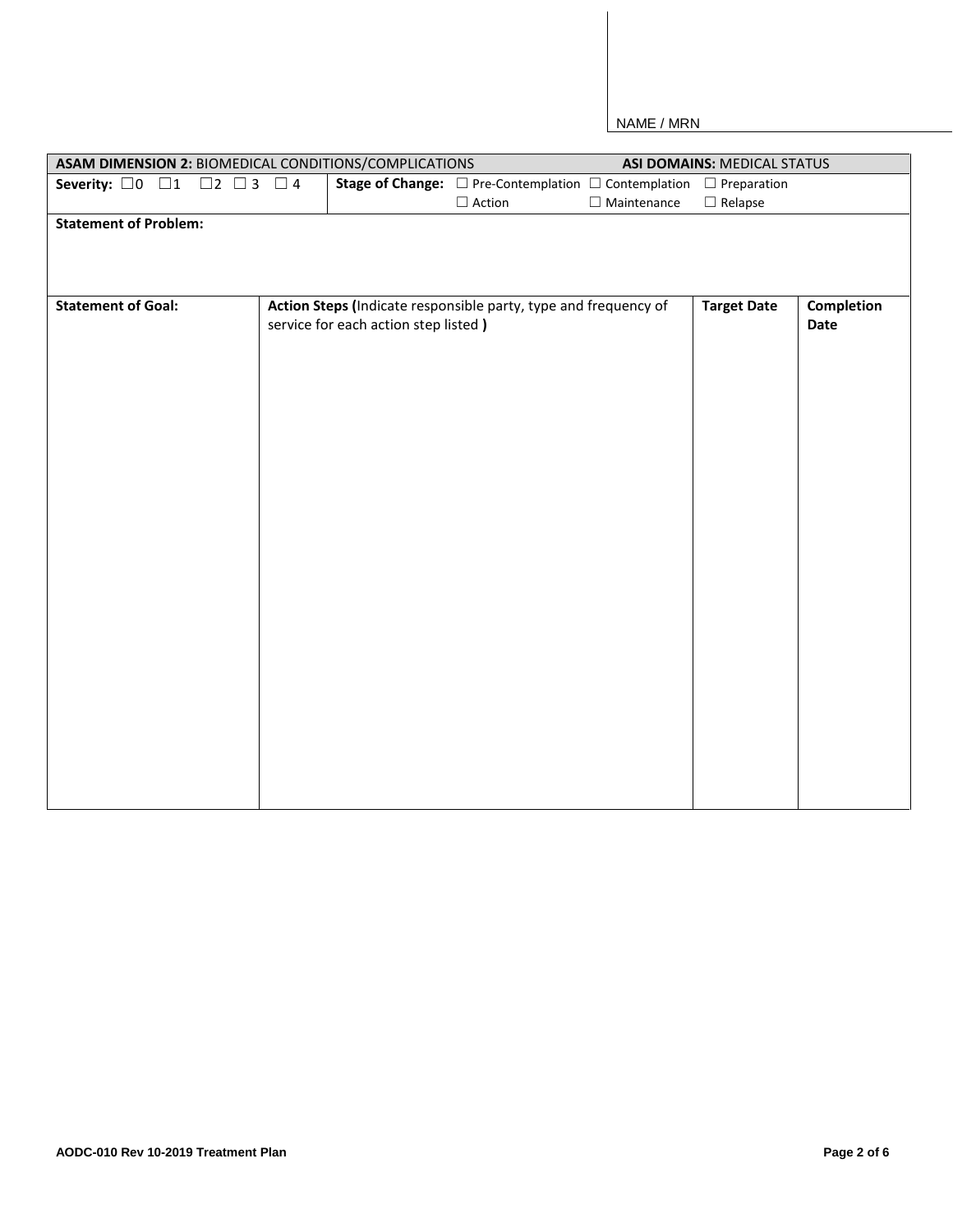|                                                        |                                      | ASAM DIMENSION 3: EMOTIONAL/BEHAVIORAL/COGNITIVE CONDITIONS/COMPLICATIONS                | <b>ASI DOMAIN: PSYCHIATRIC</b> |            |
|--------------------------------------------------------|--------------------------------------|------------------------------------------------------------------------------------------|--------------------------------|------------|
| Severity: $\Box 0$ $\Box 1$ $\Box 2$ $\Box 3$ $\Box 4$ |                                      | <b>Stage of Change:</b> $\Box$ Pre-Contemplation $\Box$ Contemplation $\Box$ Preparation |                                |            |
|                                                        |                                      | $\Box$ Maintenance<br>$\Box$ Action                                                      | $\Box$ Relapse                 |            |
| <b>Statement of Problem:</b>                           |                                      |                                                                                          |                                |            |
|                                                        |                                      |                                                                                          |                                |            |
|                                                        |                                      |                                                                                          |                                |            |
|                                                        |                                      |                                                                                          |                                |            |
| <b>Statement of Goal:</b>                              |                                      | Action Steps (Indicate responsible party, type and frequency of                          | <b>Target Date</b>             | Completion |
|                                                        | service for each action step listed) |                                                                                          |                                | Date       |
|                                                        |                                      |                                                                                          |                                |            |
|                                                        |                                      |                                                                                          |                                |            |
|                                                        |                                      |                                                                                          |                                |            |
|                                                        |                                      |                                                                                          |                                |            |
|                                                        |                                      |                                                                                          |                                |            |
|                                                        |                                      |                                                                                          |                                |            |
|                                                        |                                      |                                                                                          |                                |            |
|                                                        |                                      |                                                                                          |                                |            |
|                                                        |                                      |                                                                                          |                                |            |
|                                                        |                                      |                                                                                          |                                |            |
|                                                        |                                      |                                                                                          |                                |            |
|                                                        |                                      |                                                                                          |                                |            |
|                                                        |                                      |                                                                                          |                                |            |
|                                                        |                                      |                                                                                          |                                |            |
|                                                        |                                      |                                                                                          |                                |            |
|                                                        |                                      |                                                                                          |                                |            |
|                                                        |                                      |                                                                                          |                                |            |
|                                                        |                                      |                                                                                          |                                |            |
|                                                        |                                      |                                                                                          |                                |            |
|                                                        |                                      |                                                                                          |                                |            |
|                                                        |                                      |                                                                                          |                                |            |
|                                                        |                                      |                                                                                          |                                |            |
|                                                        |                                      |                                                                                          |                                |            |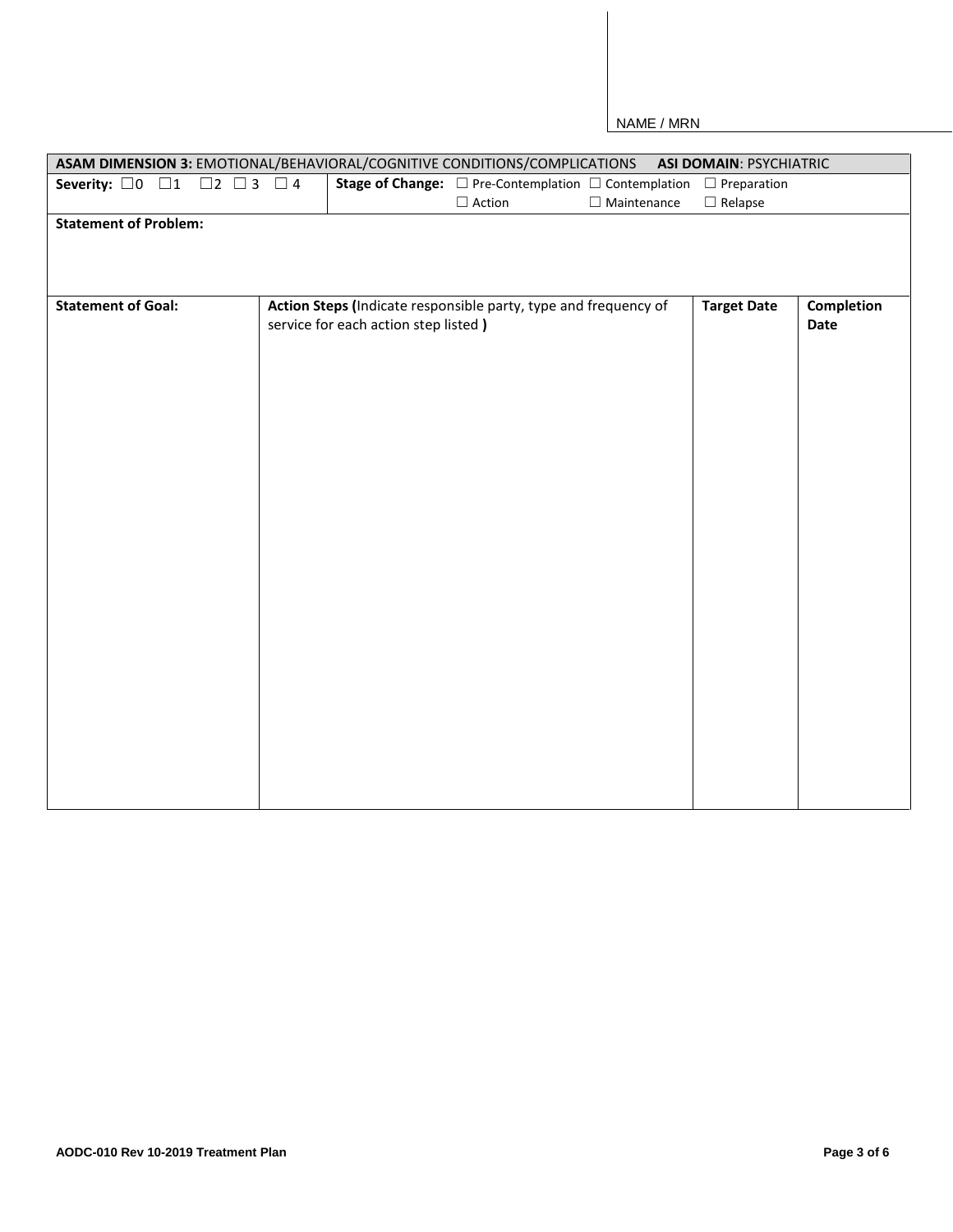| ASAM DIMENSION 4: READINESS TO CHANGE |                                     |                                      |                                                                                          | ASI DOMAINS: ALCOHOL, DRUG, PSYCHIATRIC |                    |                           |
|---------------------------------------|-------------------------------------|--------------------------------------|------------------------------------------------------------------------------------------|-----------------------------------------|--------------------|---------------------------|
| Severity: $\Box$ 0 $\Box$ 1           | $\square$ 2 $\square$ 3 $\square$ 4 |                                      | <b>Stage of Change:</b> $\Box$ Pre-Contemplation $\Box$ Contemplation $\Box$ Preparation |                                         |                    |                           |
|                                       |                                     |                                      | $\Box$ Action                                                                            | $\Box$ Maintenance                      | $\Box$ Relapse     |                           |
| <b>Statement of Problem:</b>          |                                     |                                      |                                                                                          |                                         |                    |                           |
|                                       |                                     |                                      |                                                                                          |                                         |                    |                           |
| <b>Statement of Goal:</b>             |                                     | service for each action step listed) | Action Steps (Indicate responsible party, type and frequency of                          |                                         | <b>Target Date</b> | <b>Completion</b><br>Date |
|                                       |                                     |                                      |                                                                                          |                                         |                    |                           |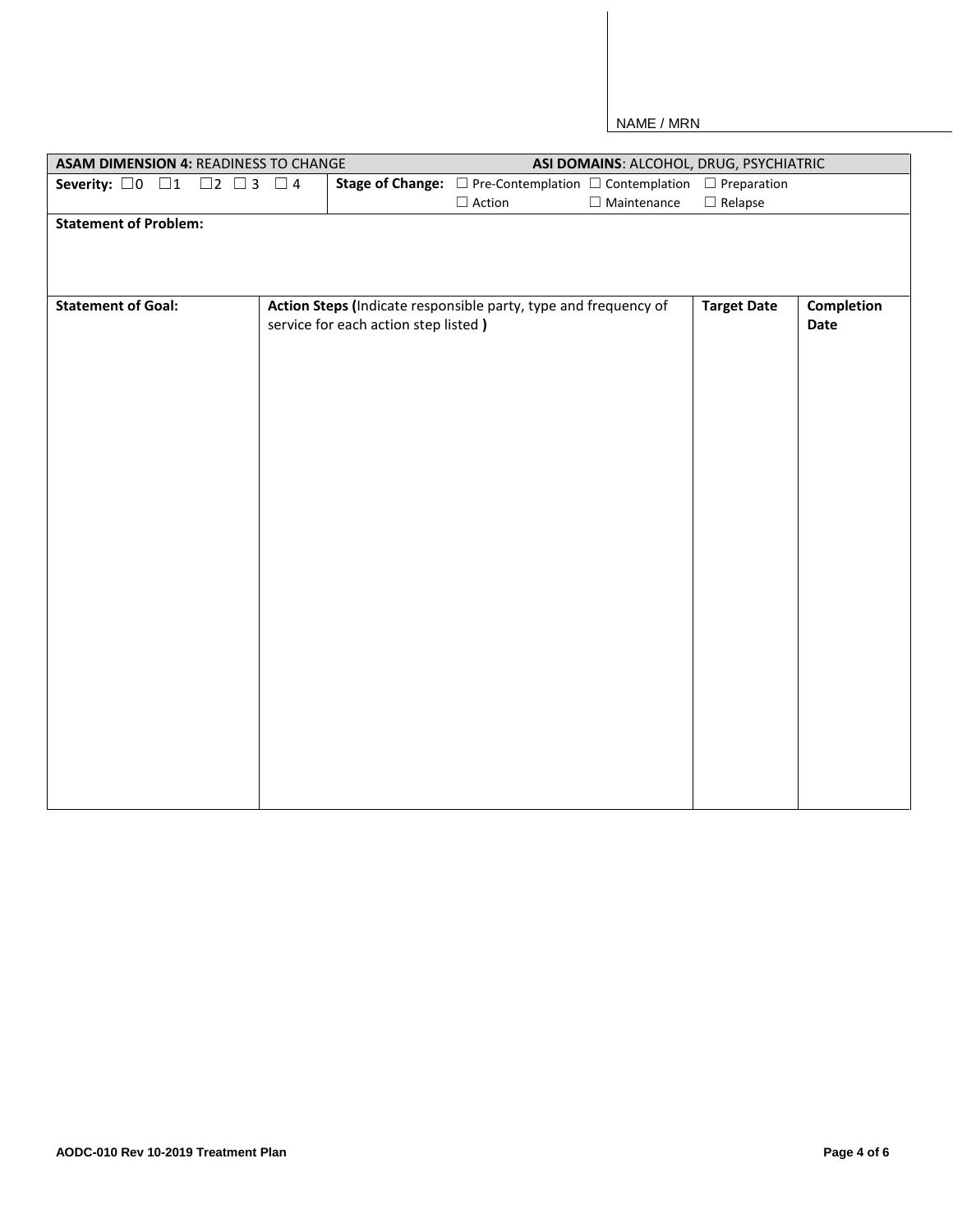| ASAM DIMENSION 5: RELAPSE/CONTINUED USE/PROBLEM POTENTIAL          |                                      | ASI DOMAINS: ALCOHOL, DRUG, PSYCHIATRIC                                                  |                    |                    |
|--------------------------------------------------------------------|--------------------------------------|------------------------------------------------------------------------------------------|--------------------|--------------------|
| $\square$ 2 $\square$ 3 $\square$ 4<br>Severity: $\Box$ 0 $\Box$ 1 |                                      | <b>Stage of Change:</b> $\Box$ Pre-Contemplation $\Box$ Contemplation $\Box$ Preparation |                    |                    |
|                                                                    |                                      | $\Box$ Maintenance<br>$\Box$<br>Action                                                   | $\Box$ Relapse     |                    |
| <b>Statement of Problem:</b>                                       |                                      |                                                                                          |                    |                    |
| <b>Statement of Goal:</b>                                          | service for each action step listed) | Action Steps (Indicate responsible party, type and frequency of                          | <b>Target Date</b> | Completion<br>Date |